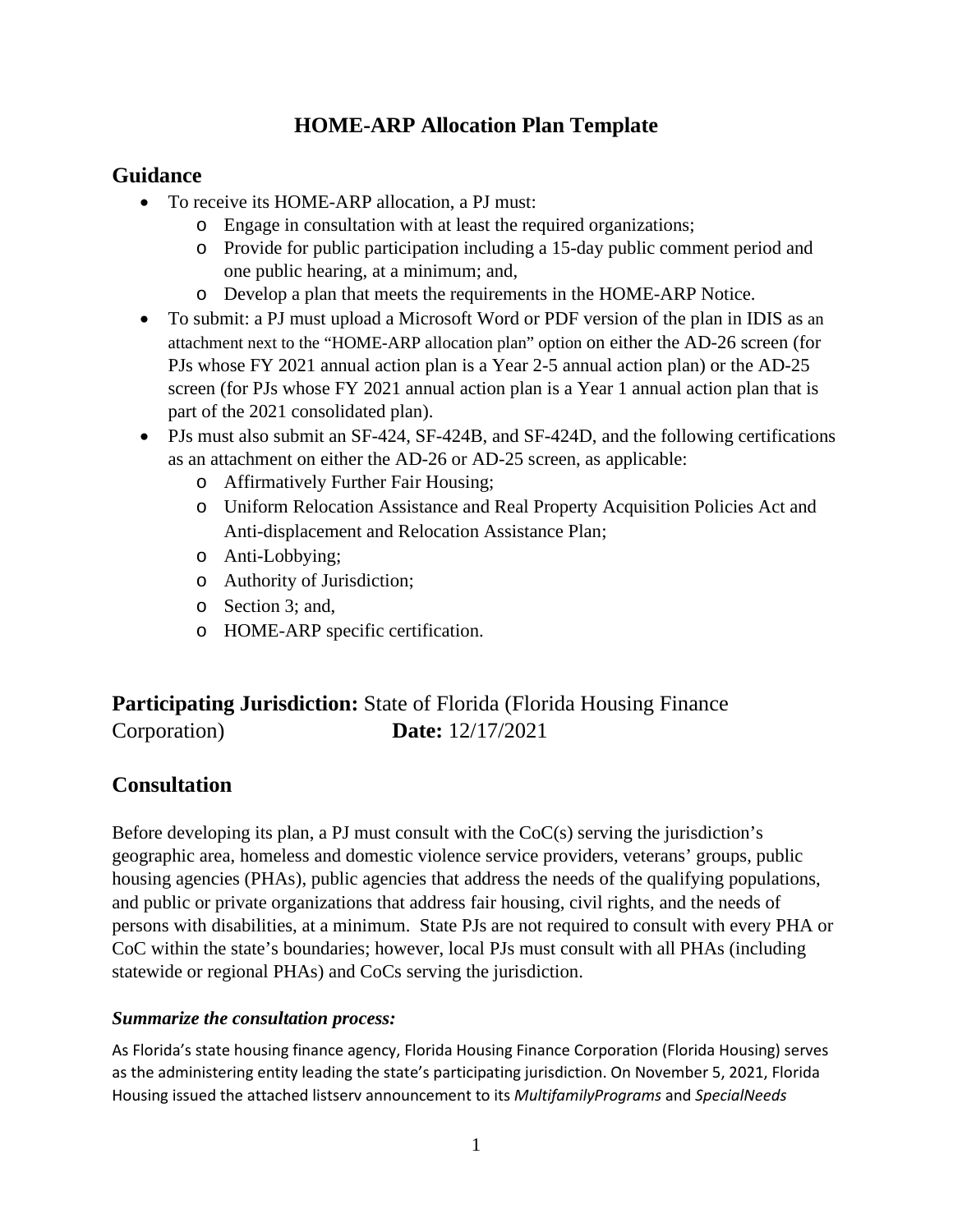listservs, which include 1,370 members and 882 members, respectively. The members of these listserv groups represent stakeholders from affordable rental and permanent supportive housing developers and providers (both for-profit and non-profit partners), state and local advocacy groups, homeless services providers, and community leaders that serve vulnerable populations (including but not limited to survivors of domestic violence, McKinney-Vento homeless education liaisons, individuals with intellectual and/or developmental disabilities, NAMI members, etc.). Additionally, this communication was forwarded to each of Florida's 27 local homeless Continuum of Care lead agencies, the statewide Council on Homelessness, the Florida Coalition to End Homelessness, the Florida Supportive Housing Coalition, the Florida Housing Coalition, Coalition of Affordable Housing Providers, public housing authorities throughout Florida, the Florida Department of Children & Families Domestic Violence program office, the Florida Council Against Sexual Violence, and an advisory workgroup that was convened earlier in 2021 to lead a statewide needs assessment for homeless and special needs households in Florida. Beyond the listserv announcement, Florida Housing publicly noticed the Consultation workshop through numerous channels including, the Florida Administrative Register, the Florida Housing social media pages, and on multiple webpages within the Florida Housing website.

On December 2, 2021, Florida Housing convened a virtual public meeting to solicit input and consult with key stakeholders that serve and support qualifying populations identified in the Home Investment Partnerships Program (HOME) section of the American Rescue Plan Act (HOME-ARP) guidance issued by HUD in September 2021. This meeting was recorded and a link to the recording is posted on the Florida Housing HOME-ARP webpage [\(https://www.floridahousing.org/programs/special-needs-housing](https://www.floridahousing.org/programs/special-needs-housing-overview/home-investment-partnerships-program-(home)-from-the-american-rescue-plan-act-(home-arp))[overview/home-investment-partnerships-program-\(home\)-from-the-american-rescue-plan-act-\(home](https://www.floridahousing.org/programs/special-needs-housing-overview/home-investment-partnerships-program-(home)-from-the-american-rescue-plan-act-(home-arp))[arp\)\)](https://www.floridahousing.org/programs/special-needs-housing-overview/home-investment-partnerships-program-(home)-from-the-american-rescue-plan-act-(home-arp)).

At this meeting Florida Housing provided an overview of HOME-ARP; discussed the eligible uses of funds identified within the guidance provided by HUD; reviewed the eligible qualifying populations identified by HUD; examined the gaps and needs of these qualifying populations based on a comprehensive statewide needs assessment conducted by the Corporation for Supportive Housing; and described the required components of the HOME-ARP allocation plan including an anticipated timeline for submitting the plan. A copy of the meeting agenda is attached as a reference point for review.

During this consultation, Florida Housing solicited questions, comments, and feedback about the eligible uses of funds as allowed by HUD. Florida Housing attached a list of participants from this Consultation meeting including the organization represented, as well any submitted feedback provided during the meeting. Additional attachments include comments provided during the consultation meeting as well as written consultation provided prior to the official public participation window opening. At this point Florida Housing staff incorporated all applicable verbal and written consultation feedback into an updated draft of the allocation plan. This new draft was made available for public participation and comment beginning December 17, 2021.

Throughout the administration of the HOME-ARP, Florida Housing remains committed to continuing a dialog with stakeholders about the ongoing needs of the qualifying populations. Florida Housing will continue to solicit feedback from and educate key stakeholders on the status of HOME-ARP funding through its role as a statutorily identified member of the state Council on Homelessness, and as the Chair of the Council's Affordable Housing Committee.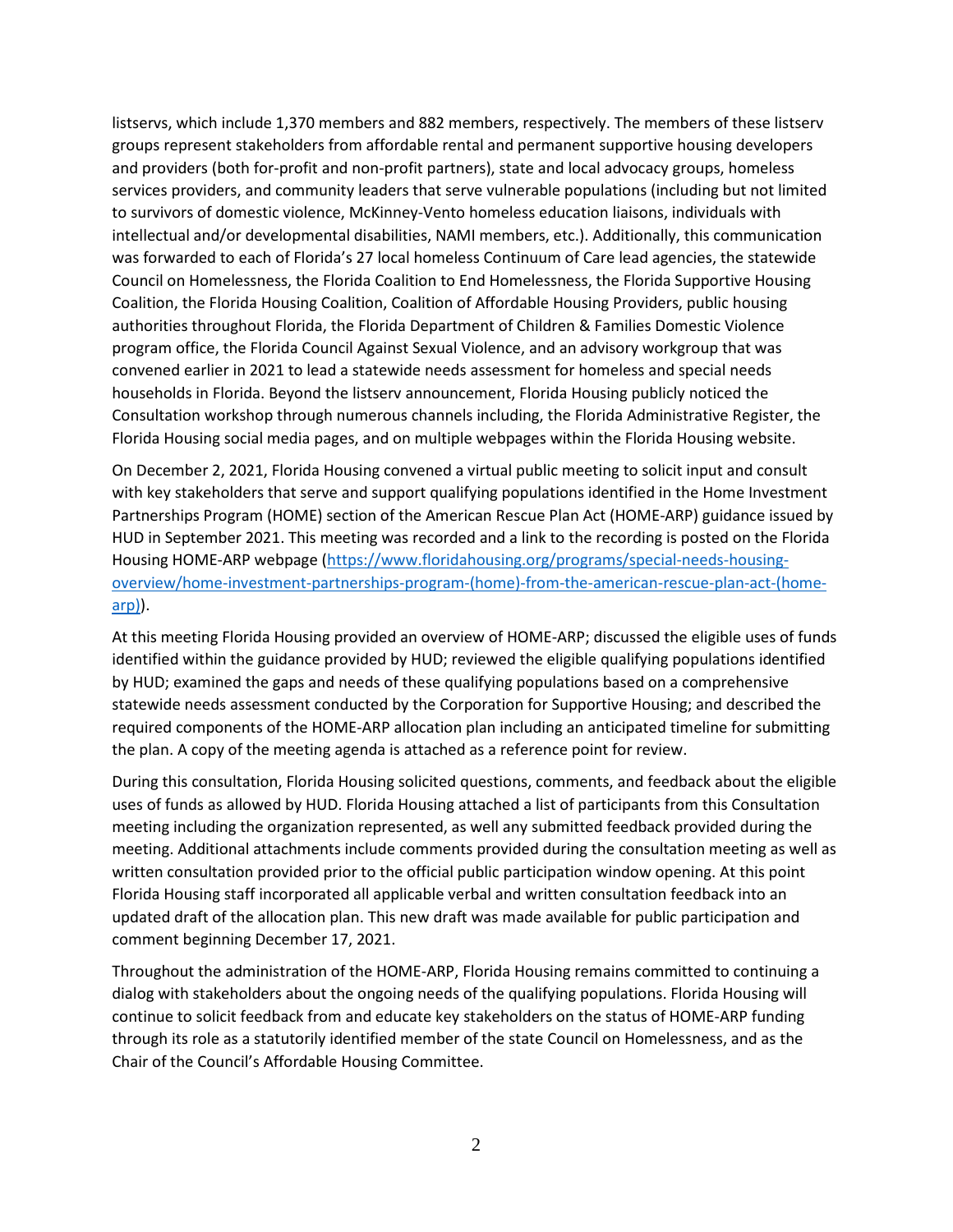Also included as attachments are any comments or feedback received after the Consultation meeting, but prior to opening the plan for public participation.

| <b>Agency/Org</b><br><b>Consulted</b> | <b>Type of</b><br>Agency/Org | <b>Method of</b><br><b>Consultation</b> | <b>Feedback</b> |
|---------------------------------------|------------------------------|-----------------------------------------|-----------------|
| Agency Name.                          | Type of                      | Method of                               | Feedback.       |
|                                       | Agency/Org.                  | Consultation.                           |                 |
| Agency Name.                          | Type of                      | Method of                               | Feedback.       |
|                                       | Agency/Org.                  | Consultation.                           |                 |
| Agency Name.                          | Type of                      | Method of                               | Feedback.       |
|                                       | Agency/Org.                  | Consultation.                           |                 |
| Agency Name.                          | Type of                      | Method of                               | Feedback.       |
|                                       | Agency/Org.                  | Consultation.                           |                 |
| Agency Name.                          | Type of                      | Method of                               | Feedback.       |
|                                       | Agency/Org.                  | Consultation.                           |                 |
| Agency Name.                          | Type of                      | Method of                               | Feedback.       |
|                                       | Agency/Org.                  | Consultation.                           |                 |
| Agency Name.                          | Type of                      | Method of                               | Feedback.       |
|                                       | Agency/Org.                  | Consultation.                           |                 |
| Agency Name.                          | Type of                      | Method of                               | Feedback.       |
|                                       | Agency/Org.                  | Consultation.                           |                 |

*List the organizations consulted, and summarize the feedback received from these entities.*

If additional space is needed, insert image of table here:

The Consultation Process included 190 individuals representing 100 different organizations/groups.

A full table of participants is attached as a pdf.

## **Public Participation**

PJs must provide for and encourage citizen participation in the development of the HOME-ARP allocation plan. Before submission of the plan, PJs must provide residents with reasonable notice and an opportunity to comment on the proposed HOME-ARP allocation plan of **no less than 15 calendar days**. The PJ must follow its adopted requirements for "reasonable notice and an opportunity to comment" for plan amendments in its current citizen participation plan. In addition, PJs must hold **at least one public hearing** during the development of the HOME-ARP allocation plan and prior to submission.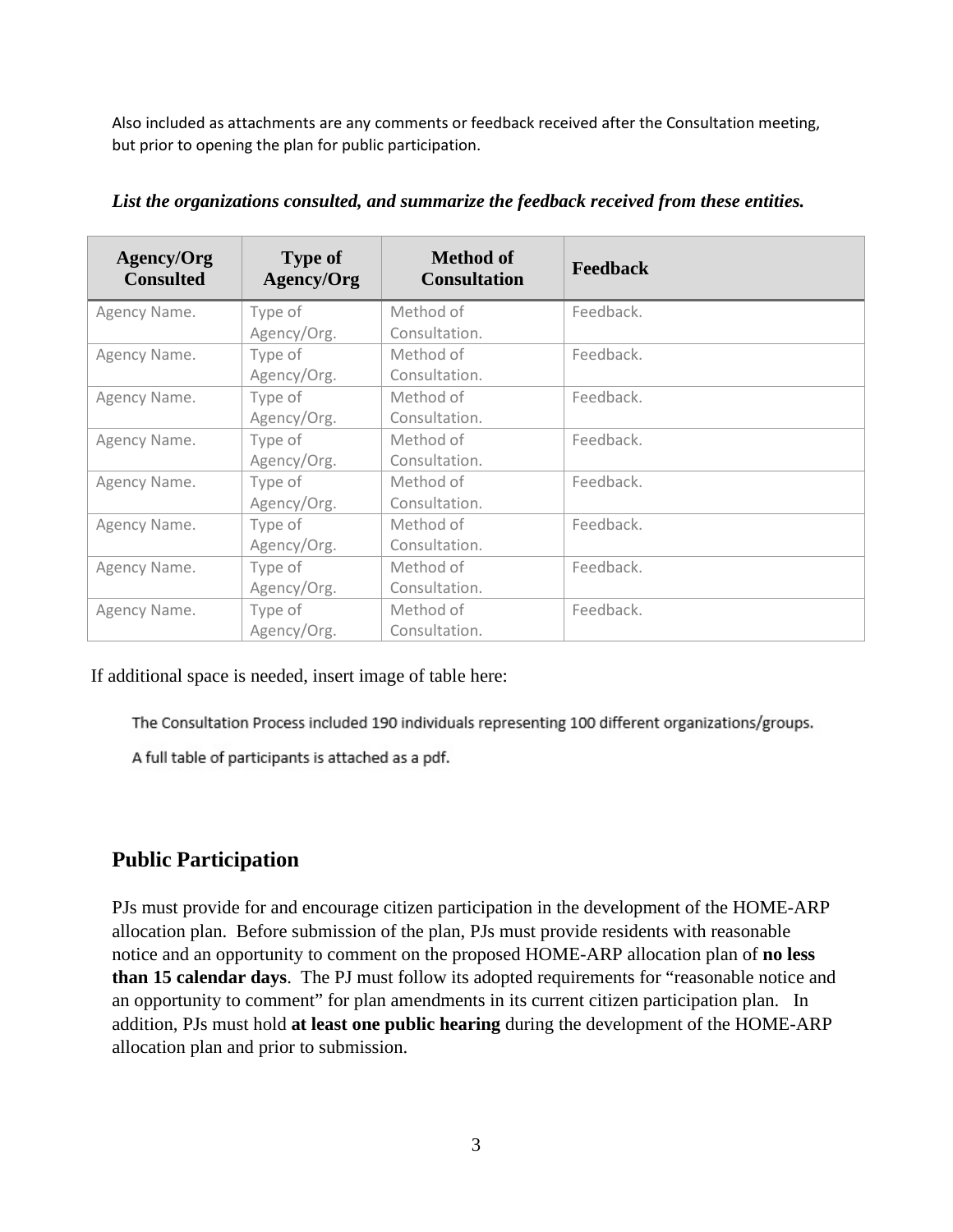For the purposes of HOME-ARP, PJs are required to make the following information available to the public:

- The amount of HOME-ARP the PJ will receive,
- The range of activities the PJ may undertake.

## *Describe the public participation process, including information about and the dates of the public comment period and public hearing(s) held during the development of the plan:*

- *Public comment period: start date -* 12/17/2021 *end date -* 1/7/2022
- *Public hearing:* 1/11/2022

Florida Housing posted a draft of the Allocation Plan on its website. This draft of the plan included all applicable feedback received during the Consultation process. Using the same methods to solicit input during the Consultation process, Florida Housing notified the public that this plan was available for review and the process by which to submit written comments. Additionally, Florida Housing scheduled a public hearing to address comments received and receive new comments on the plan on January 11, 2022.

## *Describe any efforts to broaden public participation:*

In addition to working with each of the groups identified in the Consultation process, Florida Housing communicated with the Department of Economic Opportunity – the state partner responsible for submitting the HUD Consolidated Plan and the Annual Action Plans – to include their partnering individuals and organizations in the public participation period.

A PJ must consider any comments or views of residents received in writing, or orally at a public hearing, when preparing the HOME-ARP allocation plan.

#### *Summarize the comments and recommendations received through the public participation process:*

Public participation feedback will be collected, summarized, and inserted here prior to the identified public hearing date.

#### *Summarize any comments or recommendations not accepted and state the reasons why:*

Enter narrative response here.

## **Needs Assessment and Gaps Analysis**

PJs must evaluate the size and demographic composition of qualifying populations within its boundaries and assess the unmet needs of those populations. In addition, a PJ must identify any gaps within its current shelter and housing inventory as well as the service delivery system. A PJ should use current data, including point in time count, housing inventory count, or other data available through CoCs, and consultations with service providers to quantify the individuals and families in the qualifying populations and their need for additional housing, shelter, or services.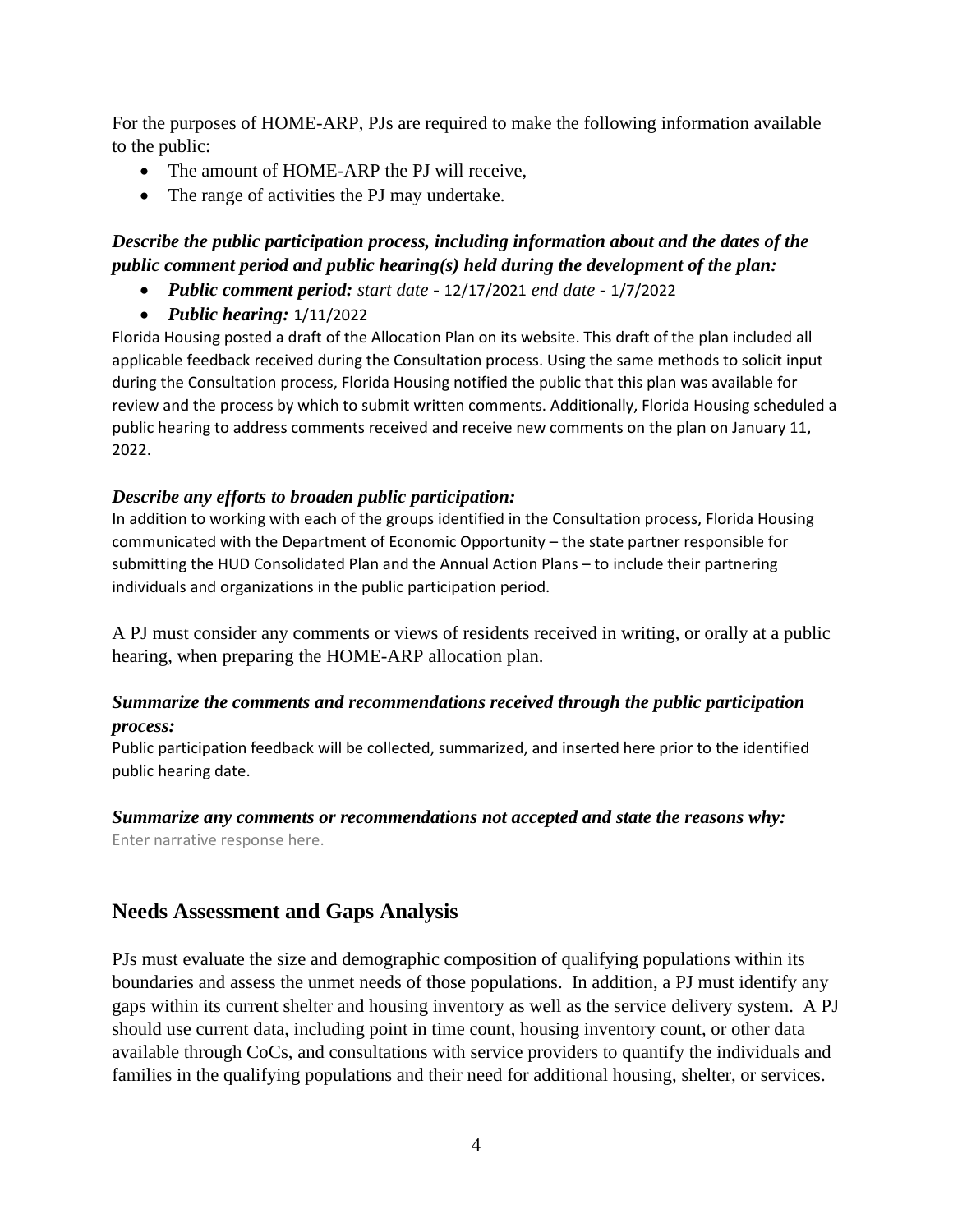The PJ may use the optional tables provided below and/or attach additional data tables to this template.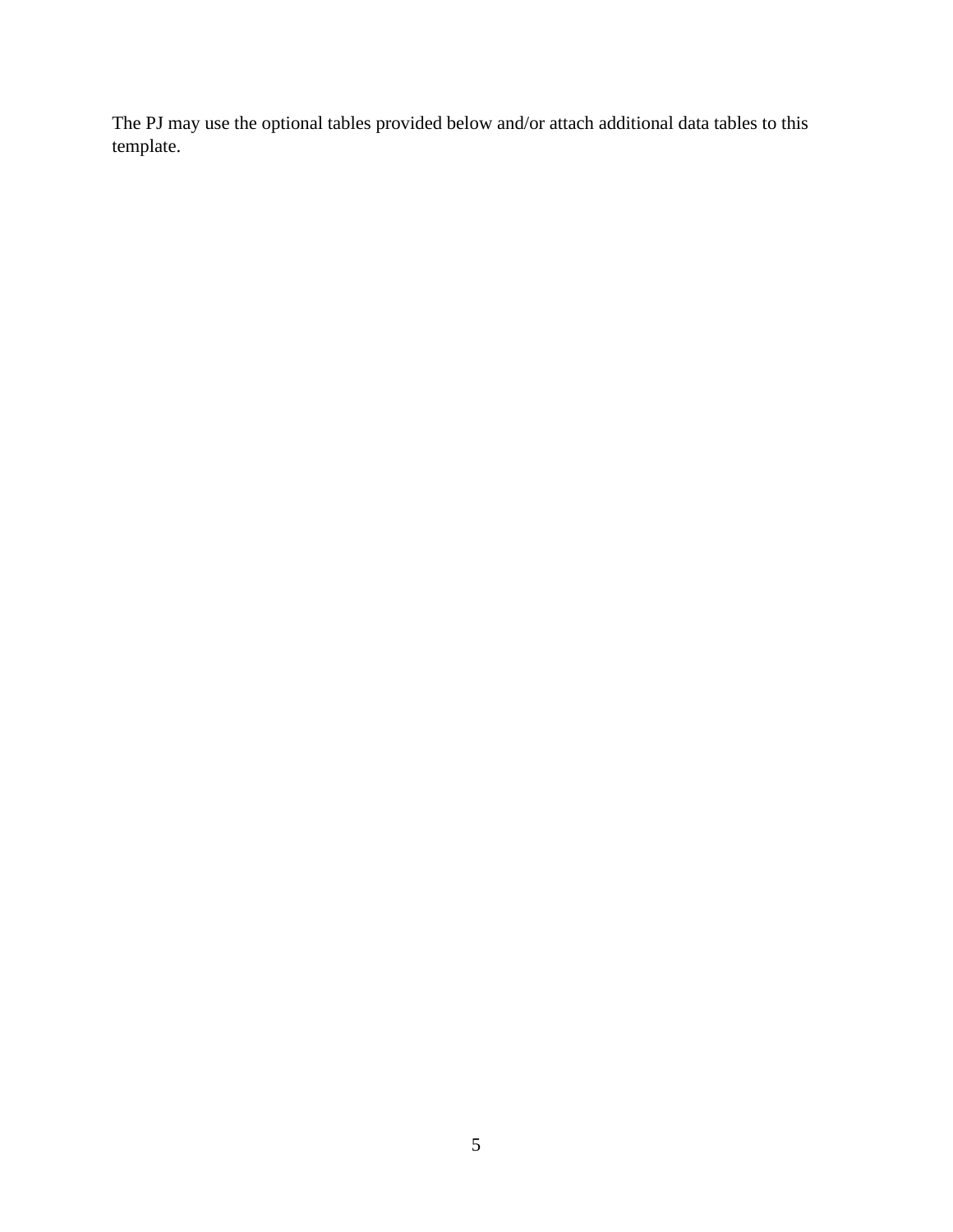| <b>Homeless</b>                    |                          |                 |                                               |               |                            |                             |                       |                     |                  |                       |                 |                       |               |
|------------------------------------|--------------------------|-----------------|-----------------------------------------------|---------------|----------------------------|-----------------------------|-----------------------|---------------------|------------------|-----------------------|-----------------|-----------------------|---------------|
|                                    | <b>Current Inventory</b> |                 |                                               |               | <b>Homeless Population</b> |                             |                       | <b>Gap Analysis</b> |                  |                       |                 |                       |               |
|                                    |                          | Family          | Adult<br>Family<br><b>Adults Only</b><br>Vets |               | Family                     |                             | <b>Adults Only</b>    |                     |                  |                       |                 |                       |               |
|                                    | $#$ of<br><b>Beds</b>    | $#$ of<br>Units | $#$ of<br><b>Beds</b>                         | # of<br>Units | $#$ of<br><b>Beds</b>      | HH (at<br>least 1<br>child) | HH<br>(w/o)<br>child) | Vets                | Victims<br>of DV | $#$ of<br><b>Beds</b> | $#$ of<br>Units | $#$ of<br><b>Beds</b> | # of<br>Units |
| Emergency<br>Shelter               | #                        | #               | $\#$                                          | #             | #                          |                             |                       |                     |                  |                       |                 |                       |               |
| Transitional<br>Housing            | #                        | #               | #                                             | #             | #                          |                             |                       |                     |                  |                       |                 |                       |               |
| Permanent<br>Supportive<br>Housing | $\#$                     | #               | #                                             | #             | #                          |                             |                       |                     |                  |                       |                 |                       |               |
| Other Permanent<br>Housing         |                          |                 |                                               |               |                            | #                           | #                     | #                   | #                |                       |                 |                       |               |
| Sheltered<br>Homeless              |                          |                 |                                               |               |                            | #                           | #                     | #                   | #                |                       |                 |                       |               |
| Unsheltered<br>Homeless            |                          |                 |                                               |               |                            | #                           | #                     | #                   | #                |                       |                 |                       |               |
| <b>Current Gap</b>                 |                          |                 |                                               |               |                            |                             |                       |                     |                  | #                     | #               | #                     | #             |

## **OPTIONAL Homeless Needs Inventory and Gap Analysis Table**

**Suggested Data Sources:** 1. Point in Time Count (PIT); 2. Continuum of Care Housing Inventory Count (HIC); 3. Consultation

#### **OPTIONAL Housing Needs Inventory and Gap Analysis Table**

| <b>Non-Homeless</b>                                                                       |                          |                      |                     |  |  |  |  |
|-------------------------------------------------------------------------------------------|--------------------------|----------------------|---------------------|--|--|--|--|
|                                                                                           | <b>Current Inventory</b> | <b>Level of Need</b> | <b>Gap Analysis</b> |  |  |  |  |
|                                                                                           | # of Units               | # of Households      | # of Households     |  |  |  |  |
| <b>Total Rental Units</b>                                                                 | #                        |                      |                     |  |  |  |  |
| Rental Units Affordable to HH at 30%<br>AMI (At-Risk of Homelessness)                     | #                        |                      |                     |  |  |  |  |
| Rental Units Affordable to HH at 50%<br><b>AMI</b> (Other Populations)                    | #                        |                      |                     |  |  |  |  |
| 0%-30% AMI Renter HH w/ 1 or more<br>severe housing problems<br>(At-Risk of Homelessness) |                          | #                    |                     |  |  |  |  |
| 30%-50% AMI Renter HH w/ 1 or more<br>severe housing problems<br>(Other Populations)      |                          | #                    |                     |  |  |  |  |
| <b>Current Gaps</b>                                                                       |                          |                      | #                   |  |  |  |  |

**Suggested Data Sources:** 1. American Community Survey (ACS); 2. Comprehensive Housing Affordability Strategy (CHAS)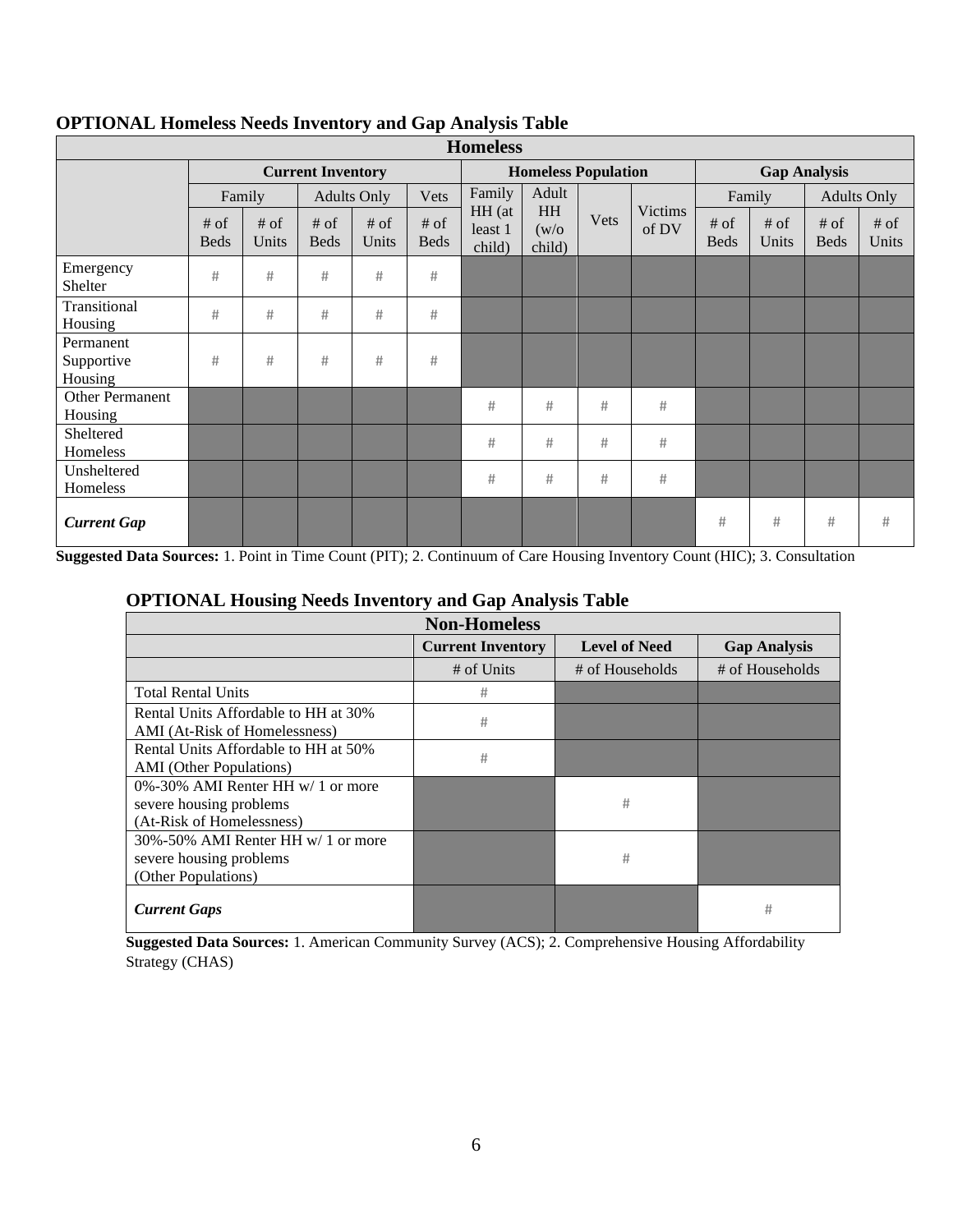## *Describe the size and demographic composition of qualifying populations within the PJ's boundaries:*

HUD defines qualifying populations as (1) homeless; (2) at risk of homelessness; (3) fleeing, or attempting to flee domestic violence, dating violence, sexual assault, stalking, or human trafficking; and (4) other populations, including other families requiring services or housing assistance to prevent homelessness, and at greatest risk of housing instability.

In September 2020, Florida Housing partnered with the Corporation of Supportive Housing to complete a comprehensive state-level needs assessment to identify the statewide affordable and permanent supportive housing needs of special needs and homeless populations, as well as perform financial modeling to address the housing development costs to meet the identified housing needs. Data tables from this needs assessment are attached to this allocation plan for reference.

Special needs households are defined in Florida Statute as an adult with a disabling condition that requires supportive services to live independently; youth aging out foster care; survivors of domestic violence; or a person receiving benefits under the Social Security Disability Insurance (SSDI) program or the Supplemental Security Income (SSI) program or from veterans' disability benefits. The advisory group for this needs assessment included representatives from the following organizations: the Florida Department of Children and Families Office of Substance Abuse and Mental Health, the Florida Agency for Persons with Disabilities, the Florida House of Representatives, NAMI Advocacy Group, the Florida Supportive Housing Coalition, the Florida Council on Homelessness, the University of Florida's Shimberg Center for Housing Studies, the Florida Housing Coalition, the Florida Coalition to End Homelessness, the ARC of Florida, and Youth and Family Alternatives.

As part of this statewide evaluation, Florida Housing was able to look at detailed subpopulations that fit into the qualifying populations outlined in the HOME-ARP guidance issued by HUD in September 2021. These subpopulations include Homeless (individuals experiencing chronic homelessness, individuals experiencing non-chronic homelessness, and families experiencing homelessness); At-risk of Homelessness (families living doubled up or in hotels/motels, individuals exiting prison, youth aging out of foster care, and individuals with severe and persistent mental illness and/or substance use disorders in residential or inpatient treatment settings); Fleeing, or Attempting to Flee, Domestic Violence, Dating Violence, Sexual Assault, Stalking, or Human Trafficking (survivors of domestic violence); and Other Populations (persons with intellectual/developmental disabilities requiring independent living services, child welfare-involved families with an adult with special needs, and individuals and families receiving SSDI/SSI/Veterans Disability Benefits). The identified households for each qualifying population are as follows: Homeless (21,837); At-risk of Homelessness (51,419); Fleeing, or Attempting to Flee, Domestic Violence, Dating Violence, Sexual Assault, Stalking, or Human Trafficking (1,600); and Other Populations, including Other Families Requiring Services or Housing Assistance to Prevent Homelessness, and Households at Greatest Risk of Housing Instability (82,106). Duplication across qualifying populations is accounted for and removed wherever possible, creating what in some cases may be considered an underrepresentation (i.e., Some households Fleeing a Domestic Violence are likely included in other qualifying populations, such as Homeless or At-risk of Homelessness.).

## *Describe the unmet housing and service needs of qualifying populations, including but not limited to:*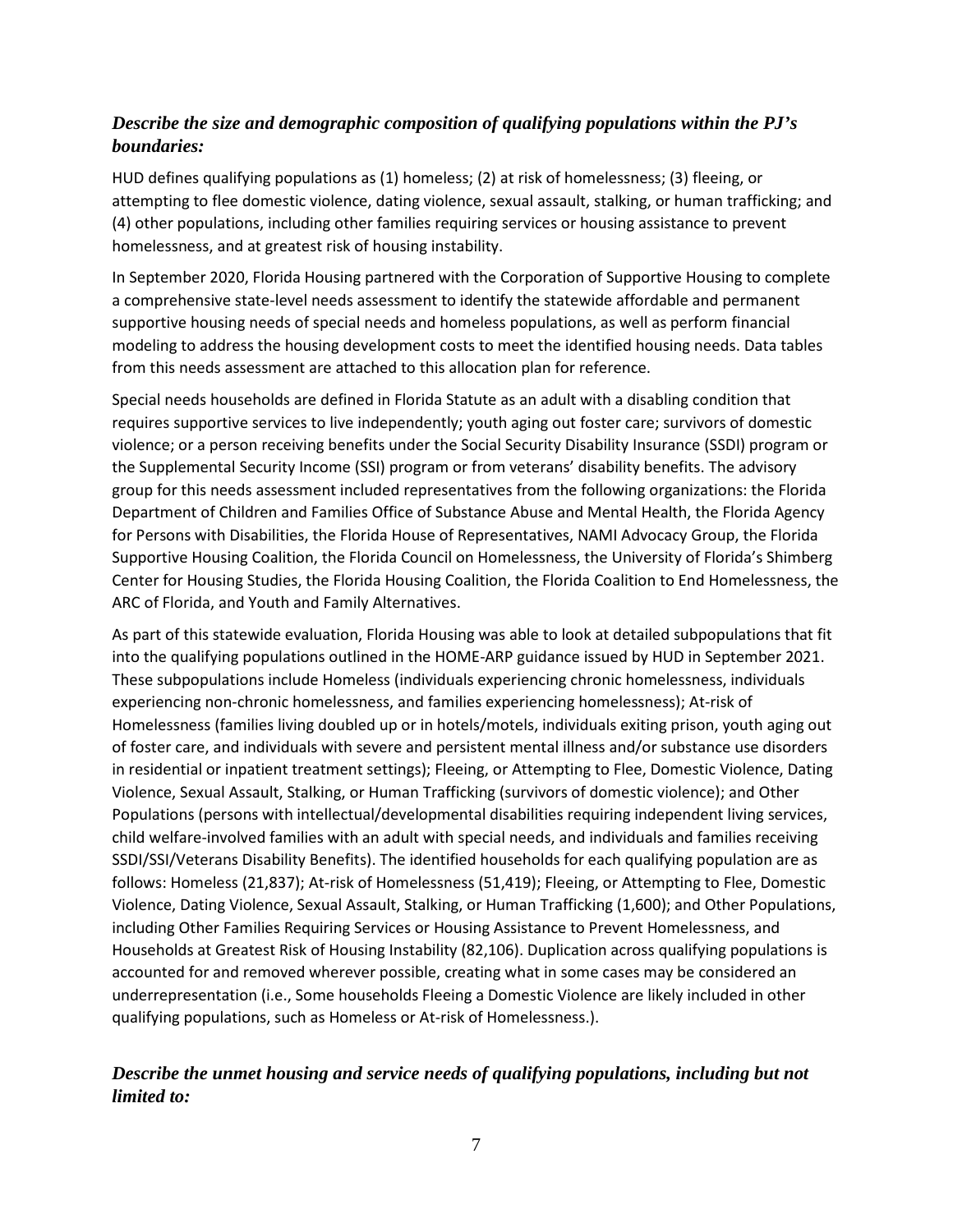- *Sheltered and unsheltered homeless populations;*
- *Those currently housed populations at risk of homelessness;*
- *Other families requiring services or housing assistance or to prevent homelessness; and,*
- *Those at greatest risk of housing instability or in unstable housing situations:*

Findings from the Needs Assessment conducted by the Corporation for Supportive Housing for Florida Housing, show an estimated 156,962 homeless and/or special needs households have a need for either supportive or affordable housing. An estimated 70,756 households experiencing or at-risk of homelessness in Florida were identified as needing housing. Many of the households that need assistance to prevent homelessness, or those at the greatest risk of housing instability, are identified in the persons with special needs categories described above. These subpopulations account for an estimated 86,206 households in need of either supportive or affordable housing.

The financial modeling included in the needs assessment estimates that it would cost approximately \$36.32 billion to create enough new supportive housing and affordable rental housing units for the number of households identified in this study.

## *Identify and consider the current resources available to assist qualifying populations, including congregate and non-congregate shelter units, supportive services, TBRA, and affordable and permanent supportive rental housing:*

The state of Florida – including state and local government partners, and homeless and housing services organizations – have actively worked to ensure that vulnerable households have been able to access supports and services, including rental assistance throughout the COVID-19 pandemic. Shortly after the passage of the CARES Act, Florida's Governor committed \$250 million of Coronavirus Relief Funds to keep vulnerable households stably housed. In addition, many local governments also immediately started rental assistance programs using their allotment of these resources. The Florida Department of Children and Families was the statewide recipient of \$85.9 million in Emergency Solutions Grant (ESG-CV) that was deployed to assist households experiencing or at-risk of homelessness. ESG-CV funding has utilized a number of strategies to assist vulnerable households, including non-congregate sheltering, supportive services as allowed under the ESG-CV guidance, and rental assistance in the form of Rapid Rehousing. Recent reports from this administering entity identify current expenditures of the state's ESG-CV allocation at \$44.3 million (51.5% of its total award). In late 2021 as part of the Consolidated Appropriations Act passed by Congress and signed into law, state administering agencies in Florida received \$871.2 million of Emergency Rental Assistance (ERA) program dollars, and \$676.1 million in Homeowner Assistance Funds (HAF). To date, the state administering agency for the ERA program reports having expended \$302.9 million (34.7%) of its ERA-1 allocation. The state has not expended any of its \$296.2 million ERA-2 allocation.

The current expenditure activity for housing-related services and supports with the various COVIDrelated funds identified above helps to explain the needs of existing tenant-based rental assistance and supportive services for qualifying populations.

Florida Housing has standing relationships with many partners that can help deploy strategies that will benefit the qualifying populations. For example, Florida Housing works with public housing authorities and local government housing offices to provide tenant-based rental assistance for eligible households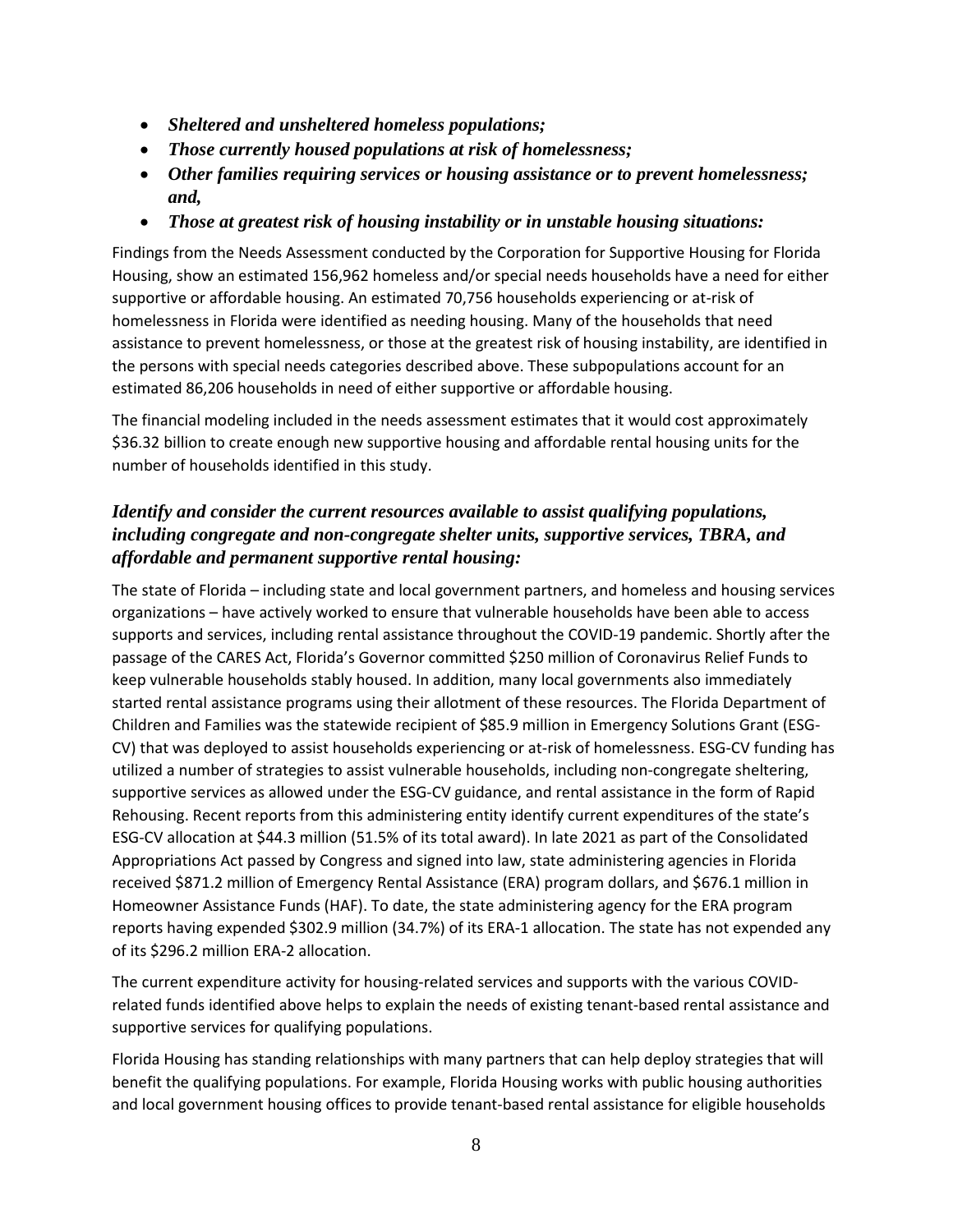using both state and federal funds, while also coordinating more than a dozen competitive RFAs which include a diverse pool of state and federal funds to finance and develop affordable rental housing for vulnerable populations, including households at risk of or experiencing homelessness.

#### *Identify any gaps within the current shelter and housing inventory as well as the service delivery system:*

When examining the latest data available through the Annual Homeless Assessment Report (AHAR), there are several key data points that stand out. The average HMIS bed utilization rate for Emergency Shelter, Transitional Housing, and Safe Haven beds in Florida since 2011 is 74.1%. The median percentage is 73.8%. Within the last decade (since 2011), the highest level of HMIS participation rate for Emergency Shelter, Transitional Housing, and Safe Haven beds was in 2012 at 78.1%. The latest year available (2020) showed the use of Emergency Shelter, Transitional Housing, and Safe Haven beds at 74.7%.

Conversely, when examining Occupancy Rates for properties financed through Florida Housing there is very limited unit availability, with monthly occupancy rates in the past year fluctuating between 97% and 98% statewide. Based on the data available, the current emergency shelter and transitional housing system has historically and is currently operating below the available bed capacity, while data from the Florida Housing occupancy reports show that permanent housing is at or nearing capacity.

## *Identify the characteristics of housing associated with instability and an increased risk of homelessness if the PJ will include such conditions in its definition of "other populations" as established in the HOME-ARP Notice:*

The needs assessment recently conducted and used for the HOME-ARP allocation plan, noted "in Florida, a variety of interventions exist to support individuals and families facing a housing crisis who are experiencing homelessness and/or have special needs that require unique approaches to ensure housing stability." Florida Housing included the following subpopulations in its needs assessment – persons with intellectual and/or developmental disabilities; survivors of domestic violence; child welfare involved families with an adult with special needs; youth aging out of foster care; and individuals and families receiving SSDI, SSI, or Veteran disability benefits – because many of these households experience vulnerabilities or compounding issues related to housing stabilization and self-sufficiency. When examining the complexities of these households it becomes evident that there are many exacerbating factors that place these households at risk of homelessness and/or needing additional supports and services necessary to prevent homelessness and maintain housing stability.

#### *Identify priority needs for qualifying populations:*

Florida has been extremely fortunate to have resources available that have provided unstably housed individuals and families with rental assistance and/or supportive services since the beginnings of the COVID-19 pandemic in early 2020. Resources such as ESG-CV, ERA, and HAF have provided and continue to provide critical stabilizing supports for households at risk of eviction or foreclosure. Where many communities are expanding the eligible uses of ESG-CV and the statewide efforts relating to ERA are increasing access for more and more households, a consistent message is emerging that there is a tremendous need for additional affordable rental housing units statewide. Data from the needs assessment and Florida's triennial Rental Market Study shows a vast gap in the availability of affordable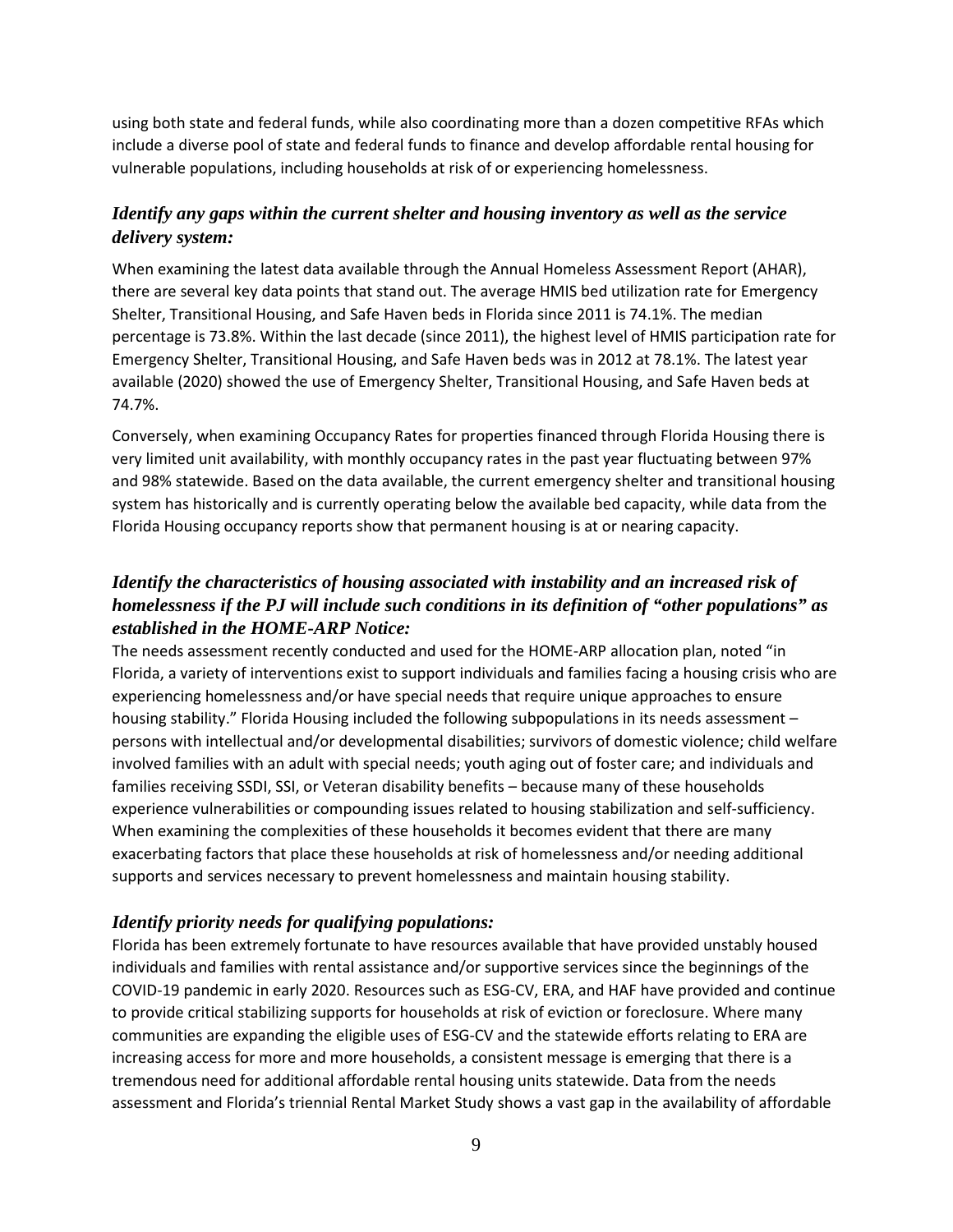rental housing statewide. Programs such as ESG-CV, ERA, and HAF are not structured in a way to address Florida's limited availability of affordable rental housing, however the HOME-ARP program is. HOME-ARP makes the development and support of affordable rental housing a key strategy in addressing the needs these vulnerable households face.

## *Explain how the level of need and gaps in its shelter and housing inventory and service delivery systems based on the data presented in the plan were determined:*

The housing needs of the qualifying populations were determined through the third-party needs assessment conducted by the Corporation for Supportive Housing. Tables from the needs assessment are attached to this plan.

Shelter data presented in the questions above was determined by examining the latest AHAR data available from HUD at [https://www.huduser.gov/portal/datasets/ahar/2020-ahar-part-1-pit-estimates](https://www.huduser.gov/portal/datasets/ahar/2020-ahar-part-1-pit-estimates-of-homelessness-in-the-us.html)[of-homelessness-in-the-us.html.](https://www.huduser.gov/portal/datasets/ahar/2020-ahar-part-1-pit-estimates-of-homelessness-in-the-us.html)

Affordable rental housing occupancy reports and data were collected from <https://www.floridahousing.org/data-docs-reports/occupancy-reports> and occupancy rates were calculated based upon monthly submissions using the number of occupied units divided by the total number of units for reporting properties.

Financial and service delivery information was provided from the administering agencies for the ESG-CV and ERA programs.

# **HOME-ARP Activities**

## *Describe the method for soliciting applications for funding and/or selecting developers, service providers, subrecipients and/or contractors and whether the PJ will administer eligible activities directly:*

Florida Housing solicits applications to fund the new construction or acquisition and rehabilitation of rental developments to create new affordable rental housing units through a series of Requests for Applications (RFAs) that are tailored to specific development criteria such as geographic areas of location, areas of opportunity and demographic commitments. Applications are processed by Florida Housing staff in accordance with specifications set forth in each RFA and are selected for funding via publicly held Review Committee Meetings before being submitted to Florida Housing's Board of Directors for final approval. Upon final approval from its Board of Directors, Florida Housing invites selected Applicants to engage in credit underwriting for RFAs related to the creation of affordable rental housing.

*If any portion of the PJ's HOME-ARP administrative funds were provided to a subrecipient or contractor prior to HUD's acceptance of the HOME-ARP allocation plan because the subrecipient or contractor is responsible for the administration of the PJ's entire HOME-ARP grant, identify the subrecipient or contractor and describe its role and responsibilities in administering all of the PJ's HOME-ARP program:*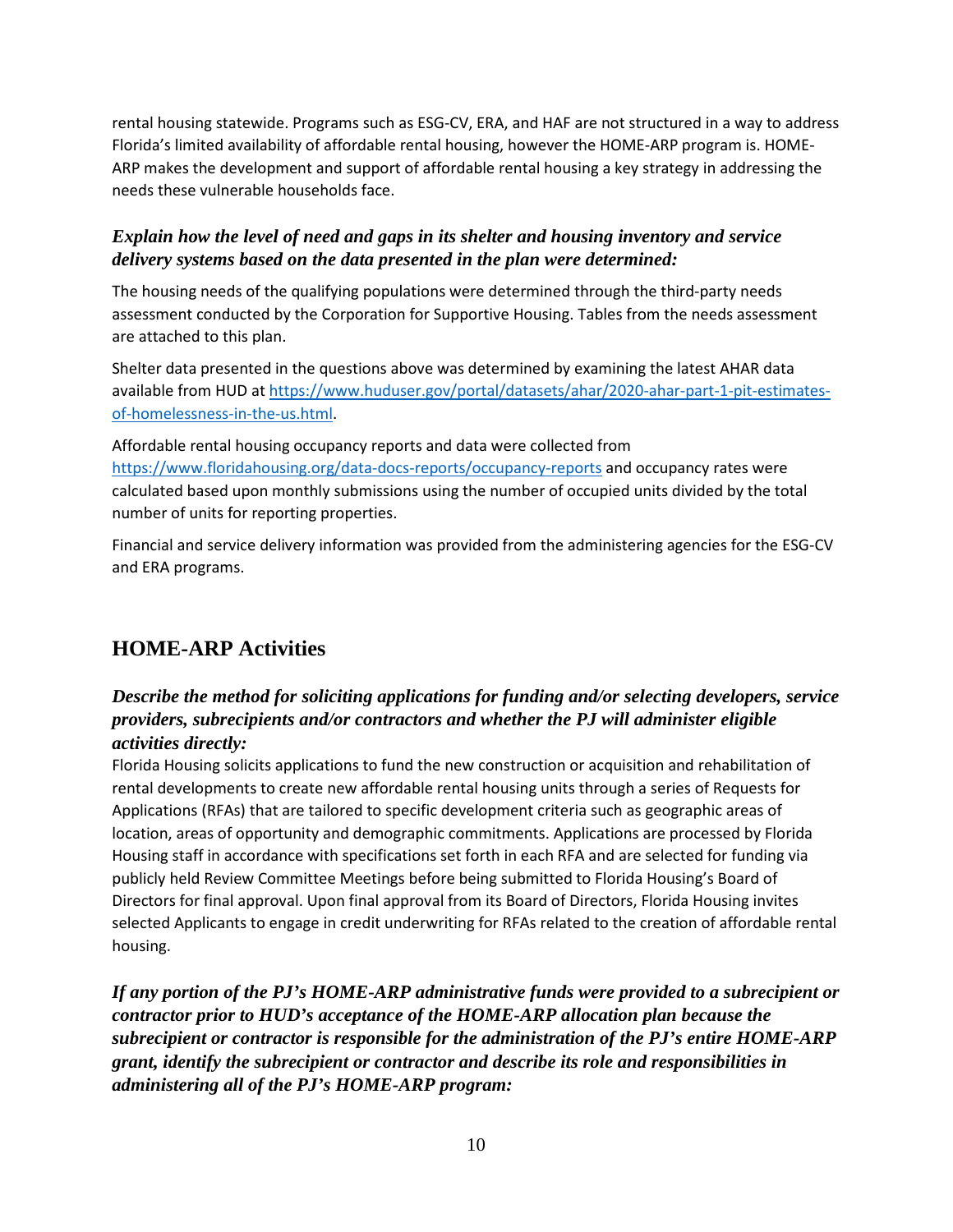Not applicable. Florida Housing will not make HOME-ARP funds available prior to approval of the allocation plan by HUD.

PJs must indicate the amount of HOME-ARP funding that is planned for each eligible HOME-ARP activity type and demonstrate that any planned funding for nonprofit organization operating assistance, nonprofit capacity building, and administrative costs is within HOME-ARP limits. The following table may be used to meet this requirement.

#### **Use of HOME-ARP Funding**

|                                                                   | <b>Funding Amount</b> | Percent of the<br>Grant | <b>Statutory</b><br>Limit |
|-------------------------------------------------------------------|-----------------------|-------------------------|---------------------------|
| <b>Supportive Services</b>                                        | \$0                   |                         |                           |
| Acquisition and Development of Non-<br><b>Congregate Shelters</b> | \$0                   |                         |                           |
| <b>Tenant Based Rental Assistance (TBRA)</b>                      | \$5,000,000           |                         |                           |
| Development of Affordable Rental Housing                          | \$62,500,000          |                         |                           |
| Non-Profit Operating                                              | \$0                   | $0\%$                   | 5%                        |
| Non-Profit Capacity Building                                      | \$0                   | $0\%$                   | 5%                        |
| <b>Administration and Planning</b>                                | \$4,403,340           | 6.1%                    | 15%                       |
| <b>Total HOME ARP Allocation</b>                                  | \$71,903,340          |                         |                           |

#### *Additional narrative, if applicable:*

Florida Housing will provide additional budget narrative(s) as necessary.

## *Describe how the characteristics of the shelter and housing inventory, service delivery system, and the needs identified in the gap analysis provided a rationale for the plan to fund eligible activities:*

Based on the (lack of) availability of affordable rental housing units in the Florida Housing Occupancy Reports and the findings identified in the needs assessment conducted, the need for the development and support of affordable rental housing is a critical need in Florida. Coupling these results with the remaining funds and expansion efforts included in ESG-CV and ERA program activities that provide services that are duplicative of other allowable costs, data suggests the greatest needs include affordable rental housing and targeted tenant-based rental assistance.

Florida Housing is also committed to using any administrative funds to support its nonprofit partnering organizations with training and technical assistance needed to effectively implement programs that can serve the qualifying populations identified.

# **HOME-ARP Production Housing Goals**

*Estimate the number of affordable rental housing units for qualifying populations that the PJ will produce or support with its HOME-ARP allocation:*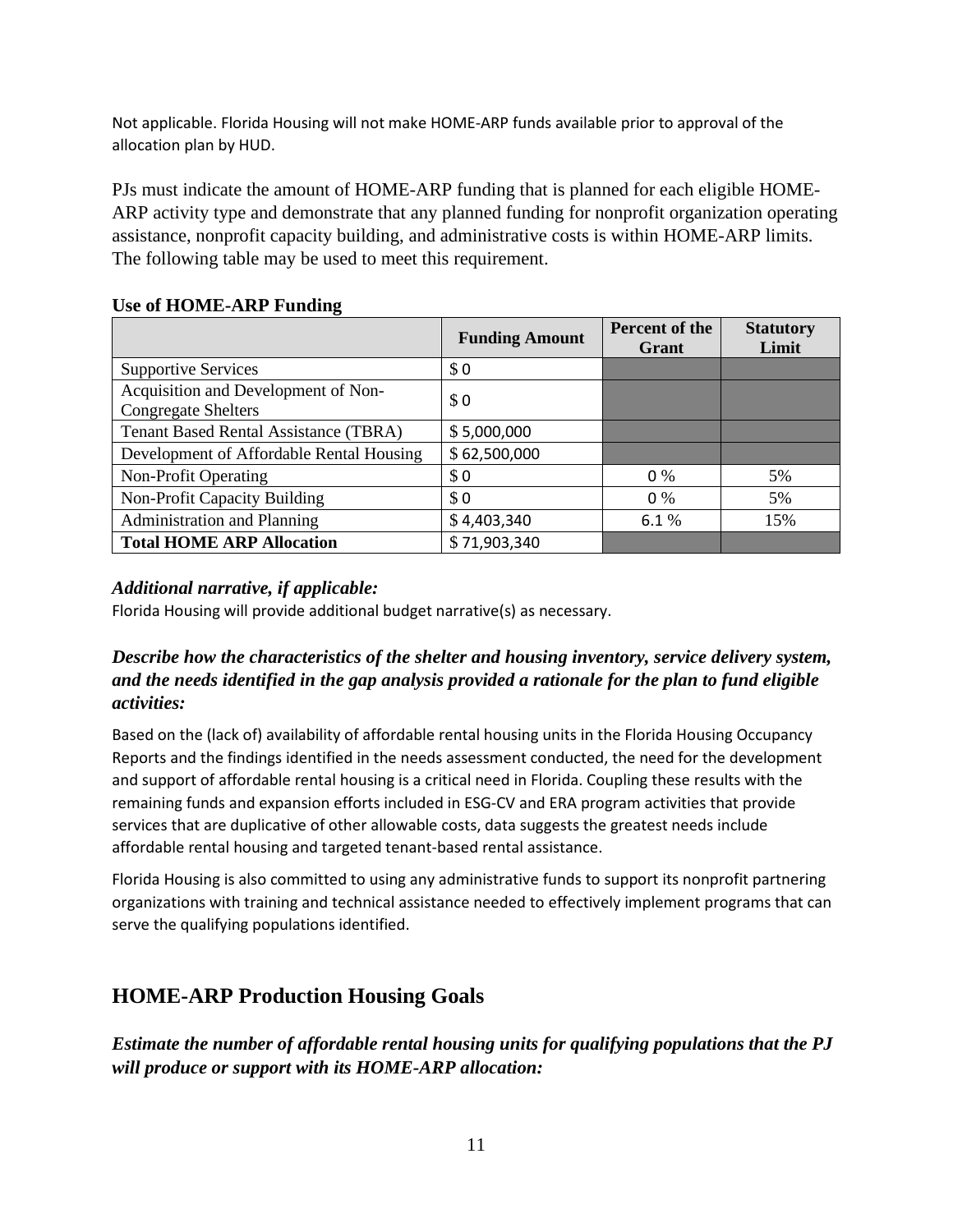Florida Housing projects that the amount allocated to the Development of Affordable Rental Housing category can create an estimated 480 units.

### *Describe the specific affordable rental housing production goal that the PJ hopes to achieve and describe how it will address the PJ's priority needs:*

New affordable rental housing units created with HOME-ARP funding will target eligible households across the qualifying populations and provide a number of affordable and permanent supportive housing solutions throughout Florida. Florida Housing anticipates using existing (and possible new) RFAs and approaches to create these new affordable rental housing solutions. Through this approach, the number of HOME-ARP funded units will vary across communities based upon need and the ability to combine HOME-ARP with other resources to support developments. Florida Housing intends to include HOME-ARP funds in its existing RFAs that specifically focus on the creation of permanent affordable housing for households experiencing homelessness, as well as existing RFAs that include a set-aside for homeless households. Additionally, Florida Housing anticipates using HOME-ARP funds in new RFAs to create new units through multiple strategies in a way that will create more integrated communities for the qualifying populations.

# **Preferences**

## *Identify whether the PJ intends to give preference to one or more qualifying populations or a subpopulation within one or more qualifying populations for any eligible activity or project:*

• Preferences cannot violate any applicable fair housing, civil rights, and nondiscrimination requirements, including but not limited to those requirements listed in 24 CFR 5.105(a).

• PJs are not required to describe specific projects to which the preferences will apply. Florida Housing does not intend to narrow the scope of qualifying populations with a "preference", but instead work to serve as many households as possible across all qualifying populations with its HOME-ARP funding. Florida Housing will work with stakeholders to ensure that qualifying populations are served and will benefit from HOME-ARP funds in all competitive solicitations (e.g., Requests for Applications [RFA], etc.) in which HOME-ARP dollars are included.

## *If a preference was identified, explain how the use of a preference or method of prioritization will address the unmet need or gap in benefits and services received by individuals and families in the qualifying population or category of qualifying population, consistent with the PJ's needs assessment and gap analysis:*

By incorporating HOME-ARP funding into Florida Housing's traditional RFA schedule, funding will be dedicated to incorporating units specifically identified for qualifying populations into Florida Housingfinanced affordable rental housing developments. Integrating qualifying populations into mainstream affordable rental housing solutions allows these vulnerable populations to become part of a community without the stigma of being isolated or creating concentrated areas of poverty.

## *If a preference was identified, describe how the PJ will use HOME-ARP funds to address the unmet needs or gaps in benefits and services of the other qualifying populations that are not included in the preference:*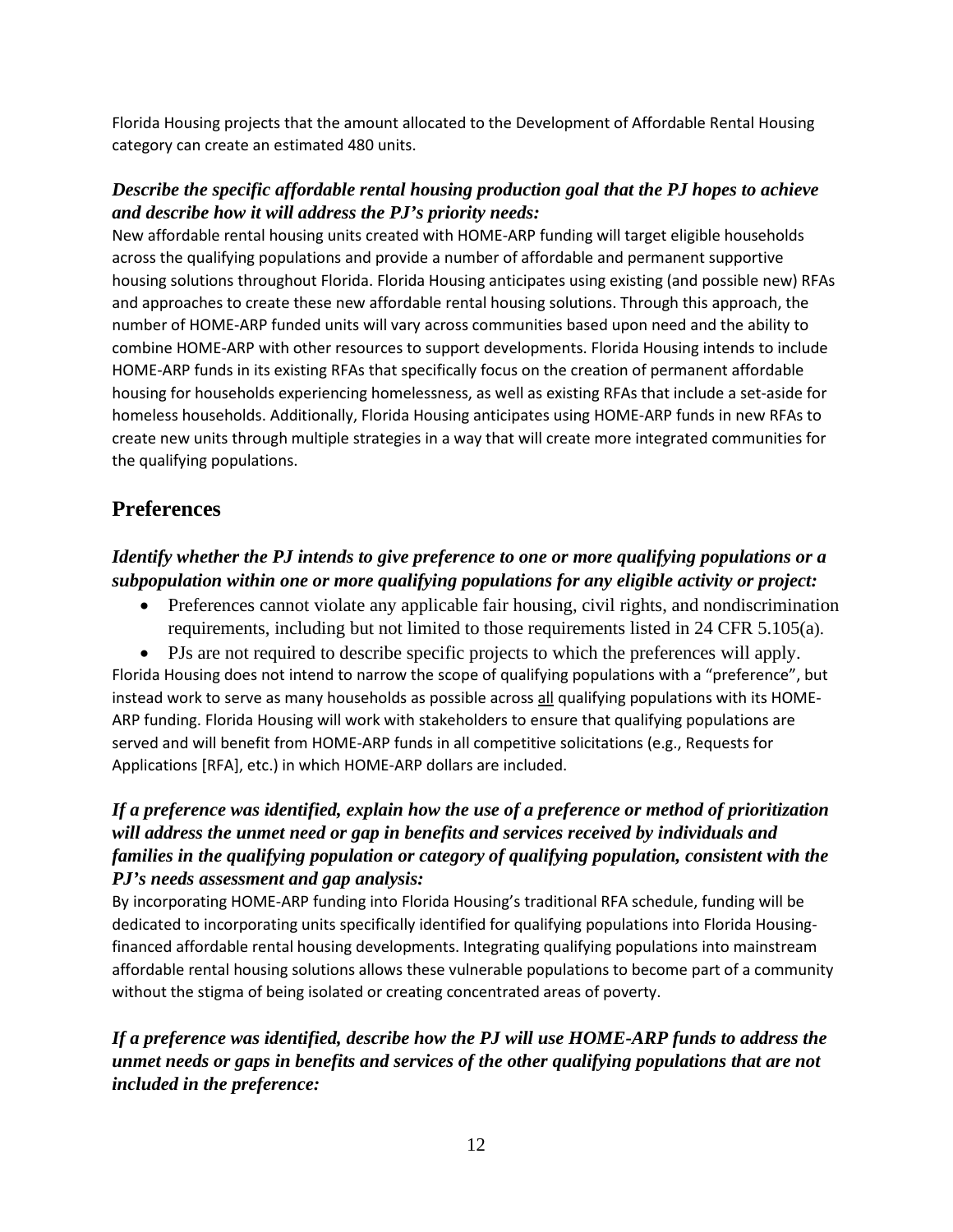Florida Housing does not intend to specifically target a single qualifying population with a "preference", and because it will commit to integrating HOME-ARP funds into many of its competitive solicitations, Florida Housing will be able to utilize these funds to create more integrated development communities. The ability of Florida Housing to rapidly integrate this funding into already planned RFAs will expedite the ability to deploy HOME-ARP funds across the state and strategically ensure that the development of affordable rental housing targets the qualifying populations.

In response to emerging and evolving affordable housing needs, Florida Housing continually updates its existing practices for issuing RFAs and develops and issues new RFAs on a regular basis. This will allow Florida Housing to customize the distribution of HOME-ARP funds through a variety of strategies and best serve the identified qualifying populations.

# **HOME-ARP Refinancing Guidelines**

If the PJ intends to use HOME-ARP funds to refinance existing debt secured by multifamily rental housing that is being rehabilitated with HOME-ARP funds, the PJ must state its HOME-ARP refinancing guidelines in accordance with [24 CFR 92.206\(b\).](https://www.ecfr.gov/cgi-bin/text-idx?SID=273620a3dcadf1c5e247ef949a4fd87c&mc=true&node=se24.1.92_1206&rgn=div8) The guidelines must describe the conditions under with the PJ will refinance existing debt for a HOME-ARP rental project, including:

• *Establish a minimum level of rehabilitation per unit or a required ratio between rehabilitation and refinancing to demonstrate that rehabilitation of HOME-ARP rental housing is the primary eligible activity* 

The findings of the Needs Assessment and Gaps Analysis used by Florida Housing show a significant gap in the number of affordable rental housing units available. Therefore, Florida Housing does not intend to allocate HOME-ARP funds for the purpose of refinancing existing affordable rental housing units at this time.

• *Require a review of management practices to demonstrate that disinvestment in the property has not occurred; that the long-term needs of the project can be met; and that the feasibility of serving qualified populations for the minimum compliance period can be demonstrated.*

Not applicable as Florida Housing does not currently intend to allocate HOME-ARP funding to refinance existing affordable rental housing units.

• *State whether the new investment is being made to maintain current affordable units, create additional affordable units, or both.*

Florida Housing does not currently intend to allocate HOME-ARP funding for the purposes of refinancing existing affordable rental housing units, but rather focus on new construction of affordable rental housing.

• *Specify the required compliance period, whether it is the minimum 15 years or longer.*